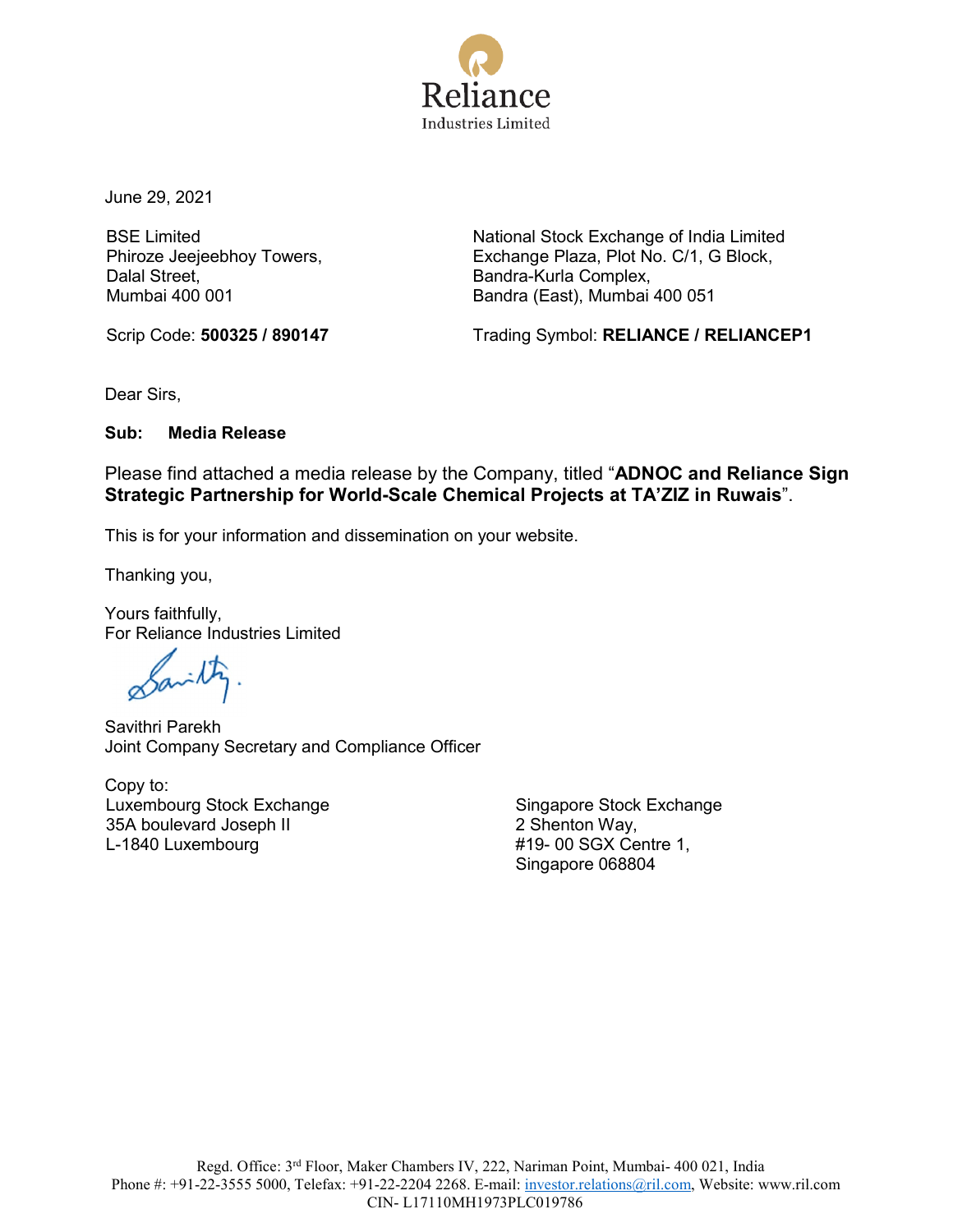

## **ADNOC and Reliance Sign Strategic Partnership for World-Scale Chemical Projects at TA'ZIZ in Ruwais**

*Plants to produce chlor-alkali, ethylene dichloride and polyvinyl chloride*

*Project advances development of TA'ZIZ ecosystem and Ruwais Industrial Complex*

*Products for export and local use to enable growth of UAE industry and substitute chemicals currently imported*

*New partnership between global industrial and energy leaders further strengthens ties between UAE and India*

*Agreement signals continued momentum at TA'ZIZ with strong local and international investor interest*

**Mumbai, 29th June 2021:** Abu Dhabi National Oil Company (ADNOC) today announced that Reliance Industries Limited (Reliance), has signed an agreement to join a new worldscale chlor-alkali, ethylene dichloride and polyvinyl chloride (PVC) production facility at TA'ZIZ in Ruwais, Abu Dhabi. The agreement capitalizes on growing demand for these critical industrial raw materials and leverages the strengths of ADNOC and Reliance as global industrial and energy leaders. The project will be constructed in the TA'ZIZ Industrial Chemicals Zone, which is a joint venture between ADNOC and ADQ.

The agreement continues the momentum of ADNOC's downstream and industry growth plans in line with ADNOC's 2030 strategy. Petrochemical, refining and gas growth projects are currently under construction, with a number of projects also recently completed across the downstream and industry portfolio. ADNOC is gearing up for growth with TA'ZIZ, the world-scale chemicals production hub and industrial ecosystem based in Ruwais, with investment in excess of AED 18 billion and a number of further growth projects in the downstream and industry sector. Since 2018, ADNOC has attracted significant foreign direct investment from international partners in the downstream business including refining, fertilizers and gas pipelines.

Under the terms of the agreement, TA'ZIZ and Reliance will construct an integrated plant, with capacity to produce 940 thousand tons of chlor-alkali, 1.1 million tons of ethylene dichloride and 360 thousand tons of PVC annually.

9<sup>th</sup> Floor, Nariman Point Internet : www.ril.com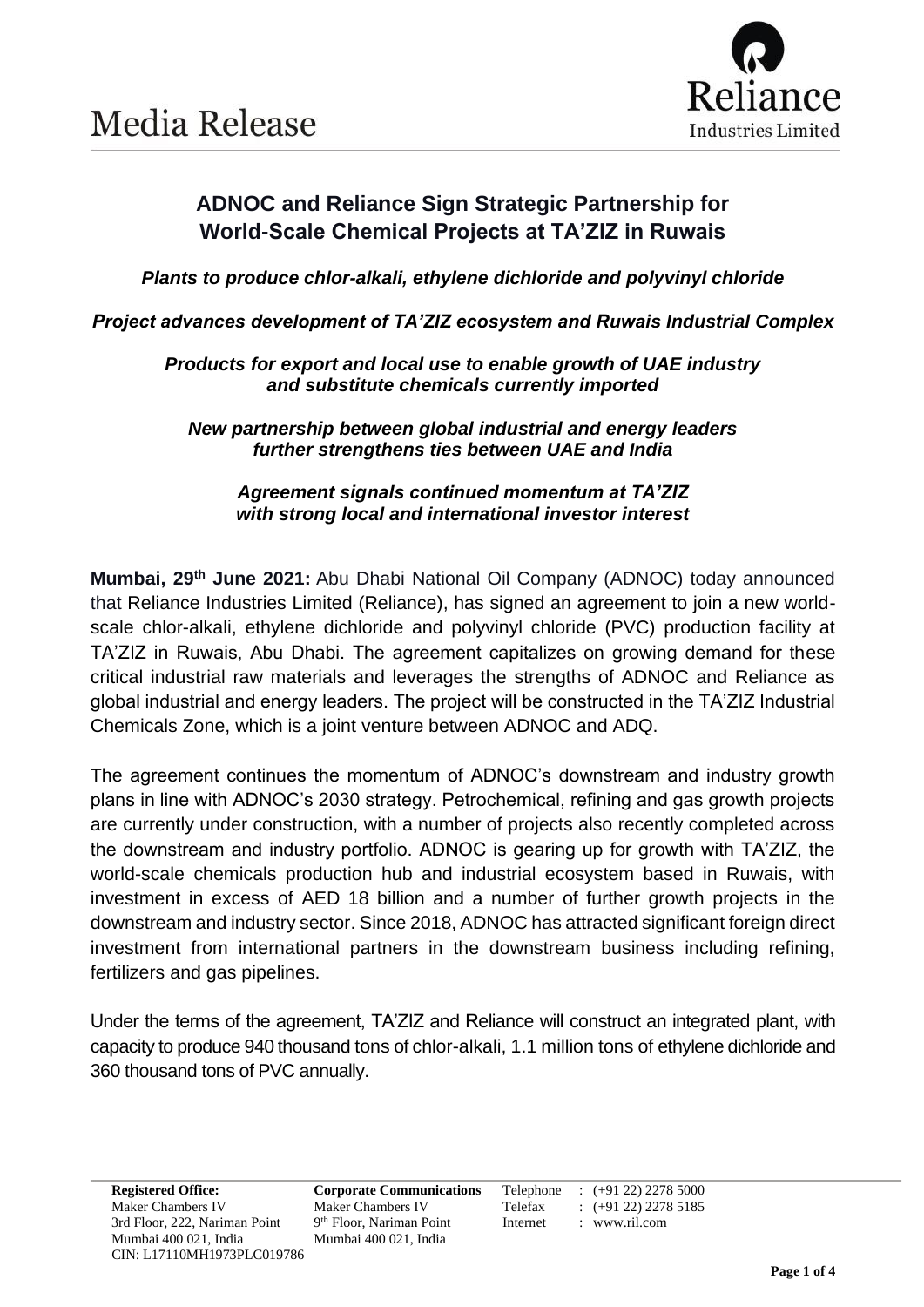

**His Excellency Dr. Sultan Ahmed Al Jaber, UAE Minister of Industry and Advanced Technology and ADNOC Managing Director and Group CEO**, said: "We are delighted to attract an investor of Reliance's caliber to partner with ADNOC and ADQ in accelerating growth at TA'ZIZ. This agreement is a significant milestone, as we continue to grow a globally competitive industrial ecosystem and highly attractive investor value proposition."

"In line with our 2030 strategy, we look forward to creating further opportunities across the entire TA'ZIZ ecosystem for the next generation of local industry. The domestic production of critical industrial raw materials strengthens our supply chains, drives In-Country Value and accelerates the UAE's economic diversification."

Welcoming this initiative, **Reliance Industries Chairman and Managing Director, Mr. Mukesh D. Ambani**, said: We at Reliance are excited to enter into a Strategic Partnership with ADNOC for establishing a world-class and world-scale chemical project at TA'ZIZ in Ruwais. This important milestone further bolsters our long-standing relationship with ADNOC, reaffirming our faith in the global vision of the UAE's wise leadership. It is also yet another testimony to the enormous potential in advancing India-UAE cooperation in value enhancement in the energy and petrochemicals sectors. The project will manufacture ethylene dichloride, a key building block for production of PVC in India. This is a significant step in globalizing Reliance's operations, and we are proud to partner with ADNOC in this important project for the region."

Chlor-alkali is used in water treatment and in the manufacture of textiles and metals. Ethylene dichloride is typically used to produce PVC. PVC has a wide range of applications across housing, infrastructure and consumer goods. The market for these chemicals is expected to enjoy steady growth supported by the needs of growing demand, particularly in Asia and Africa.

Production of these chemicals will create opportunities for local industry to source critical raw materials in the UAE for the first time, creating additional opportunities for In-County Value. For example, chlor-alkali will enable production of caustic soda, essential for the production of aluminum. Ethylene dichloride and PVC have a wide range of applications across housing, infrastructure and consumer goods.

Since its launch in November 2020, TA'ZIZ has made significant progress. Development activities at the site have moved forward, with land and marine surveys already completed. Considerable interest has been received from local and international investors in opportunities across the entire ecosystem and value chain, and agreements with the first phase of investors are nearing finalization.

9<sup>th</sup> Floor, Nariman Point Internet : www.ril.com

**Registered Office: Corporate Communications** Telephone : (+91 22) 2278 5000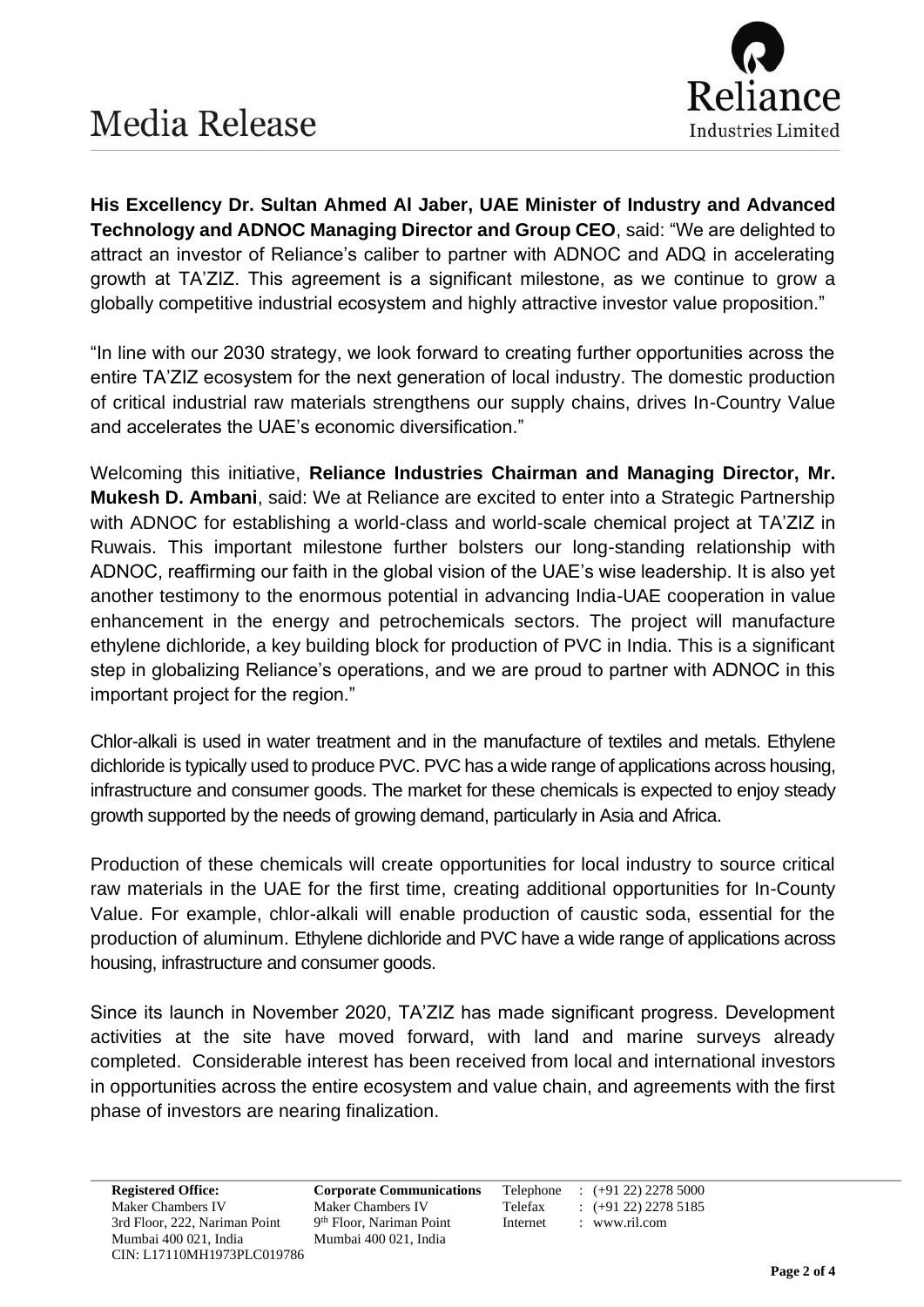

Contracts have been awarded for the first stages of development of the TA'ZIZ site, and work is already underway. This includes geotechnical and topographical surveys, a marine bathymetric survey and health, safety, and environment impact assessments, which have already been completed. The surveys will enable civil engineering works to commence, preparing the TA'ZIZ site for construction as well as dredging for an entirely new port facility.

Tenders for the initial design of the seven TA'ZIZ chemicals derivatives projects have been awarded and work is ongoing. Final investment decisions for the projects and awards of related EPC contracts are being targeted for 2022.

#### **About Reliance Industries Limited (RIL)**

Reliance is India's largest private sector company, with a consolidated turnover of INR 539,238 crore (\$73.8 billion), cash profit of INR 79,828 crore (\$10.9 billion), and net profit of INR 53,739 crore (\$7.4 billion) for the year ended March 31, 2021.

Reliance's activities span hydrocarbon exploration and production, petroleum refining and marketing, petrochemicals, retail and digital services. Reliance is the top-most ranked company from India to feature in Fortune's Global 500 list of 'World's Largest Companies' – currently ranking 96th. The company stands 71st in the 'Forbes Global 2000' rankings for 2019 – top-most among Indian companies. It features among LinkedIn's 'The Best Companies to Work For In India' (2021).

For more information visit: [www.ril.com](http://www.ril.com/)

#### **About ADNOC**

ADNOC is a leading diversified energy and petrochemicals group wholly owned by the Emirate of Abu Dhabi. ADNOC's objective is to maximize the value of the Emirate's vast hydrocarbon reserves through responsible and sustainable exploration and production to support the United Arab Emirates' economic growth and diversification.

To find out more, visit: [www.adnoc.ae](http://www.adnoc.ae/)

#### **About ADQ**

Established in Abu Dhabi in 2018, ADQ is one of the region's largest holding companies with direct and indirect investments in more than 90 companies locally and internationally. Both an asset owner and investor, ADQ's broad portfolio of major enterprises span key sectors of a diversified economy, including energy and utilities, food and agriculture, healthcare and pharma, and mobility and logistics, amongst others. As a strategic partner of Abu Dhabi's government, ADQ is committed to accelerating the transformation of the emirate into a globally competitive and knowledge-based economy. [www.adq.ae](http://www.adq.ae/)

**Registered Office: Corporate Communications** Telephone : (+91 22) 2278 5000 9<sup>th</sup> Floor, Nariman Point Internet : www.ril.com